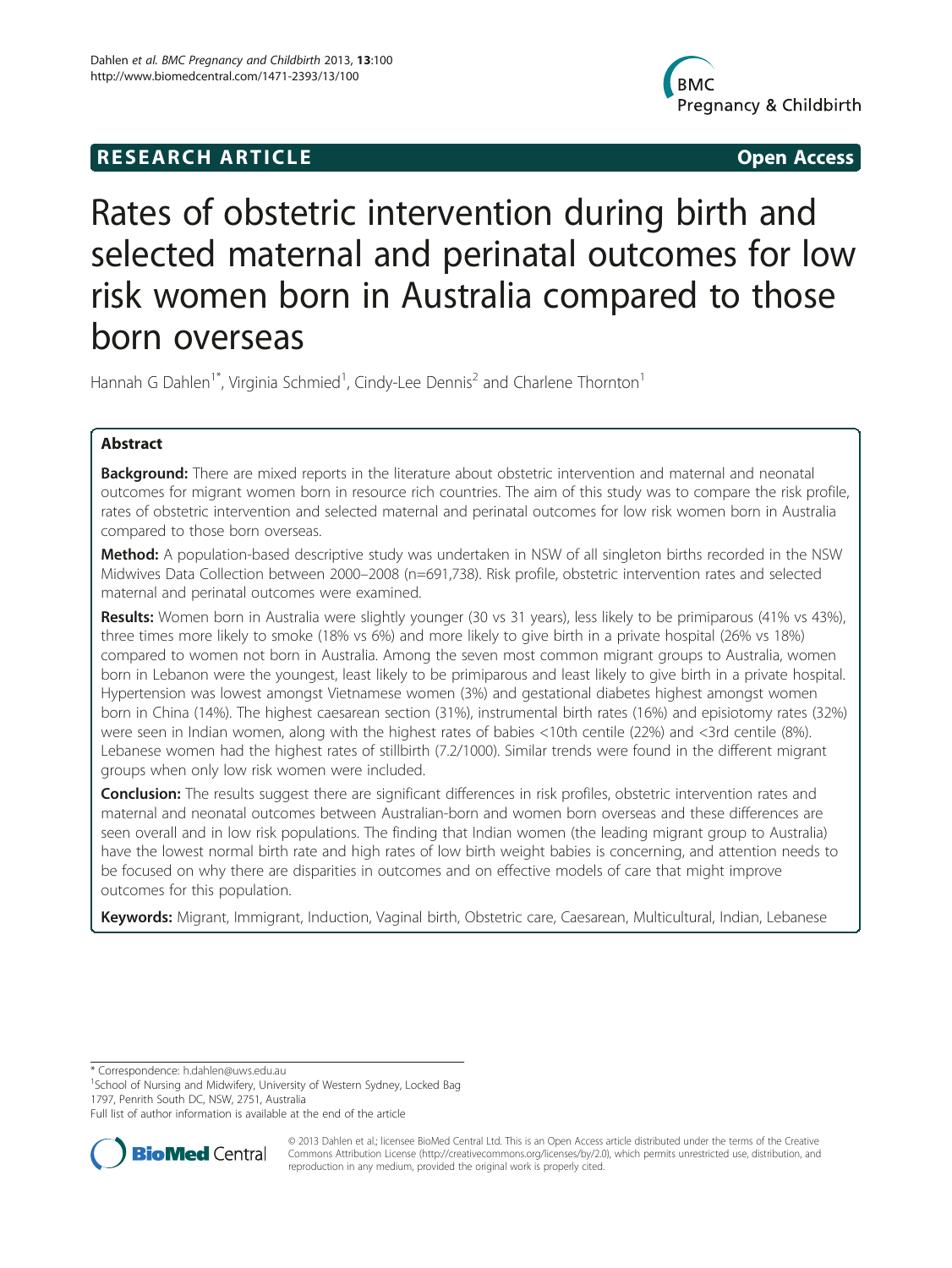# Background

One in four Australians are born overseas with 44% either born overseas or having a parent who was. More than 270 ancestries are identified and 4 million people in Australia speak another language other than English, with over 260 languages spoken [\[1](#page-7-0)]. Australia's multicultural composition has been described as at the heart of the national identity and intrinsic to the history and character of the nation [[1\]](#page-7-0). The numbers of Australians born in Europe has declined over the past decade and those born in East, Central and Southern Asia has increased [[1](#page-7-0)]. In 2012 India became the largest source of permanent migrants to Australia, surpassing China and the UK [\[2](#page-7-0)].

Birth is important to women of all cultural backgrounds, but meaning and understandings of birth may differ considerably, along with physical and psychological risk factors that can impact on pregnancy and birth outcomes. As ethnically diverse migrant women settle in resource rich countries, several social, psychological and biological factors need to be considered when providing care during the childbearing phase of their lives [[3\]](#page-7-0). Studies have demonstrated non-white ethnicity and migrant status to be a predictor of severe maternal morbidity [[4](#page-7-0)] and mortality [\[5](#page-7-0)] and that migrant women are more likely to be multiparous and have pregnancy-related diseases which can impact on health outcomes for themselves and their babies [[3,6-9](#page-7-0)]. Perinatal and infant mortality has been shown to be higher in several studies for migrant women [[3,10-12](#page-7-0)]. This has been attributed to several factors including an increased incidence of low birth weight babies [[3\]](#page-7-0). Studies have indicated that sociodemographic factors, such as income, may have an influence on birth weight [\[13,14\]](#page-7-0) and preterm birth [[15\]](#page-7-0) and these factors affect migrants to a greater extent. Low birth weight is associated with increased morbidity and mortality throughout the life course, such as impaired cognitive function, decreased insulin sensitivity and an increased risk of metabolic syndrome [\[13,16,17\]](#page-7-0). Other studies have found maternal education to be more strongly associated with low birth weight and preterm birth than income [\[15](#page-7-0)].

Birth interventions such as caesarean section have also been reported to be higher in certain migrant groups [[3,9,12,18,19\]](#page-7-0). Whether women seek care during pregnancy or are able to understand health advice given to them is influenced by their concepts of health and illness, health literacy, knowledge of the health service and financial status [\[20,21\]](#page-7-0). Many different factors can impact on the quality of care experienced by migrant women, including communication problems due to language skills or health professional attitudes [[22](#page-7-0),[23](#page-7-0)], clinical appropriateness [\[24](#page-8-0)] and use of services [\[25-27](#page-8-0)]. Other studies however have demonstrated good outcomes for immigrant women (the healthy migrant effect)

despite the presence of demographic and socioeconomic risk factors [[28](#page-8-0)]. Questions are also raised about appropriateness of standardised measures such as gestational age and birth weight for different races, with calls for ethnic-specific perinatal health indicators to be developed [[3,](#page-7-0)[29\]](#page-8-0). Finally, and perhaps most importantly, migrant women have identified in several studies the need for safe, kind, supportive care [[5,](#page-7-0)[30,31\]](#page-8-0) with communication identified as a key factor in satisfaction with care.

The aim of this study was to determine the rates of obstetric intervention and selected maternal and neonatal outcomes for low risk women born in Australia compared to those born overseas giving birth in New South Wales (NSW) between 2000–2008.

# **Methods**

# Data sources

Perinatal data recorded in the NSW Midwives Data Collection (MDC) and the NSW Register for Congenital Conditions for the time period July 1st 2000 till June 30th 2008 was provided by NSW Department of Health. The MDC is a population-based surveillance system containing maternal and infant data on all births of greater than 400 grams birth weight or 20 weeks gestation. The NSW Register of Congenital Conditions (formerly the NSW Birth Defects Register) is a population-based surveillance system established to monitor congenital conditions detected during pregnancy or at birth, or diagnosed in infants up to one year of age.

The linked datasets were provided by the NSW Centre for Health Record Linkage (CHeReL) following approval by the Data Custodian (NSW Health).

Ethical approval was obtained from the NSW Population and Health Services Research Ethics Committee, Protocol No.2010/12/291.

#### Outcome measures

Maternal factors available for analysis included: country of birth, age, parity, smoking status (any smoking during pregnancy), whether the mother gave birth in a private hospital, and pre-existing (pre-pregnancy diabetes and chronic hypertension) and pregnancy-related medical conditions (pregnancy-related diabetes and hypertensive disorders of pregnancy). Teenage pregnancy was defined by maternal age less than 20 years of age at time of delivery. Country of birth of the mother was determined utilizing the Australian Bureau of Statistics Standard Australian Classification of Countries [[32](#page-8-0)]. Obstetric factors included labour onset, delivery type, pain relief utilised and perineal status. Labour onset was categorised as spontaneous or induced and/or augmented by means of prostaglandins, synthetic oxytocins and/or mechanical devices but not artificial rupture of membranes alone. Caesarean sections were divided into 'elective', those where the woman was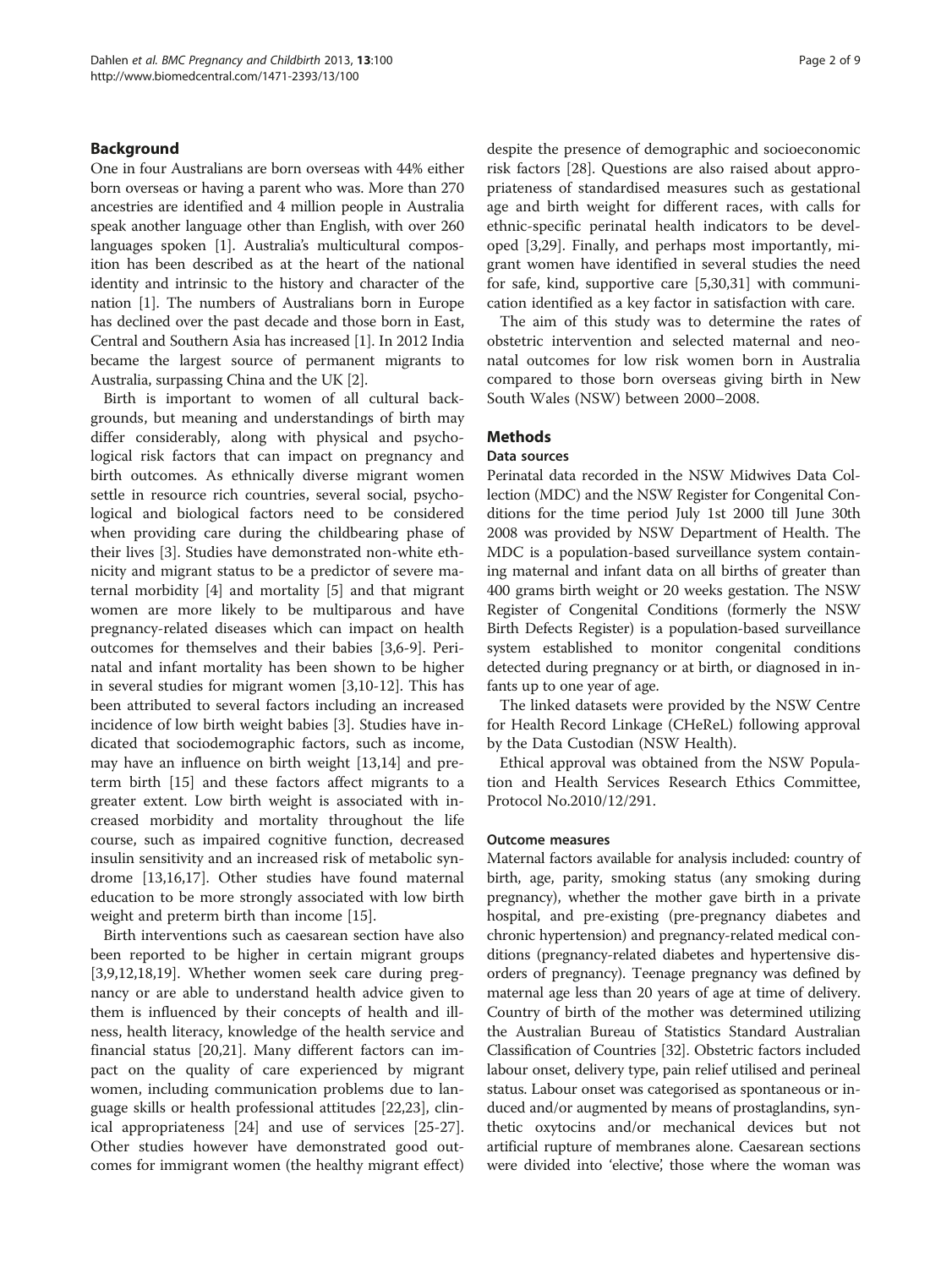recorded as having 'no labour' and 'emergency', regardless of spontaneous or induced/augmented labour onset. Neonatal factors included birth weight, gestation at birth, presentation and Apgar Scores. Neonatal deaths were calculated within 28 days of birth. Birth weight centiles were calculated from within the dataset and were adjusted for sex and gestation at birth. Birth weights < 10th centile (adjusted for sex and gestation) < 3rd centile (adjusted for sex and gestation) were used. Epidural use was calculated from two variables as the form was altered during the time period of the study and was limited to those women who used an epidural for pain relief in labour. Severe perineal trauma is a variable applied to any women coded as having a 3rd or 4th degree tear or any woman coded as having an episiotomy/tear combination. Separate variables were recoded to create tear/episiotomy combination. Episiotomy was also included as a variable. The denominator used was vaginal births only for perineal trauma, excluding caesarean sections.

The low risk primipara was defined as a primiparous woman aged 20–34 years, who had no pre-existing or pregnancy-related hypertension or diabetes, who gave birth to a singleton baby at 37–41 weeks gestation in a cephalic presentation within the 10th and 90th centiles for birth weight. The low risk multipara was a multiparous woman aged 20–34 years, who had no pre-existing or pregnancy-related hypertension or diabetes, who gave birth to a singleton baby at 37–41 weeks gestation in a cephalic presentation within the 10th and 90th centiles for birthweight. We excluded women who smoked during pregnancy as there is a strong association between poor pregnancy outcomes and smoking.

This model has been used in several papers in the past by ourselves and other authors [\[33,34](#page-8-0)]. We acknowledge that several different definitions have been used in studies in Australia and overseas for low risk cohorts. Babies with congenital conditions were removed from the analysis.

Stillbirths and neonatal deaths were calculated from the MDC following the removal of infants with congenital abnormalities as recorded in the NSW Register of Congenital Conditions.

# Data analysis

In order to examine differences in obstetric intervention rates and maternal and neonatal outcomes, all analyses were completed by comparing Australian-born women to women from the seven countries which had more than 1% of women giving birth in NSW during the period of 2000–2008 (New Zealand, England, China, Vietnam, Lebanon, Philippines, and India). We also compared Australian-born women to all other women, which comprised all the remaining women who were born in 257 countries other than Australia. Student ttests, ANOVA and chi-square analyses were conducted as appropriate. A significance level of <0.01 was set due to the nature of population data and the significant size of the dataset. All analyses were conducted using IBM SPSS v.19®.

# Results

# Overall comparisons

Nearly 72% (n=496,668) of women in this study were born in Australia and 28% (195,070) were born in a country other than Australia. There were seven countries where more than one percent of the birthing women were represented. They are in order, New Zealand (2.5%), England (2.2%), China (2.1%), Vietnam (2.0%), Lebanon (1.8%), Philippines (1.4%) and India (1.2%). A further 15% of women were born in 257 countries other than Australia that each comprised less than one percent of the population giving birth (Table 1).

Women born in Australia compared to women not born in Australia, were slightly younger (29.8 vs 31.4 years), more likely to be teenagers (<20 years of age at delivery) (5.1% vs 1.6%), less likely to be over 35 years of age (17.8% vs 26.2%) and less likely to be primiparous (41.2% vs 42.9%); however women born in some countries, such as India, were much more likely to be primiparous (Tables [2](#page-3-0) & [3](#page-4-0)). Australian-born women were three times more likely to smoke (18.3% vs 6.1%) and more likely to give birth in a private hospital (26% vs 17.7%); however, women born in NZ had the highest rates overall of smoking in pregnancy and women born in England were just as likely to give birth in a private hospital compared to Australian born women. Australian-born women were more likely to be diagnosed with pregnancy-related hypertension, have a caesarean section, have an epidural and a higher birthweight baby than women born in countries other than Australia. Australian-born women were however less likely to be diagnosed with gestational diabetes (3.1% vs 7.5%), to have an instrumental birth (10.1% vs. 11.7%), to have a baby with a birth weight <10th centile (9.4% vs. 11.9%) or < 3rd centile (2.8% vs. 3.5%). There was no difference between Australian-born and non-Australian-born women

|  | Table 1 Distribution of participants by country of birth |  |  |  |  |  |
|--|----------------------------------------------------------|--|--|--|--|--|
|--|----------------------------------------------------------|--|--|--|--|--|

| Country of birth    | N=691,738 | % in cohort |
|---------------------|-----------|-------------|
| Australia           | 496668    | 71.8%       |
| New Zealand         | 17293     | 2.5%        |
| England             | 15218     | 2.2%        |
| China               | 14526     | 2.1%        |
| Vietnam             | 13835     | 2.0%        |
| I ebanon            | 12451     | 1.8%        |
| Philippines         | 9684      | 1.4%        |
| India               | 8301      | 1.2%        |
| All other countries | 103761    | 15.0%       |

\*Due to rounding this may not equal total.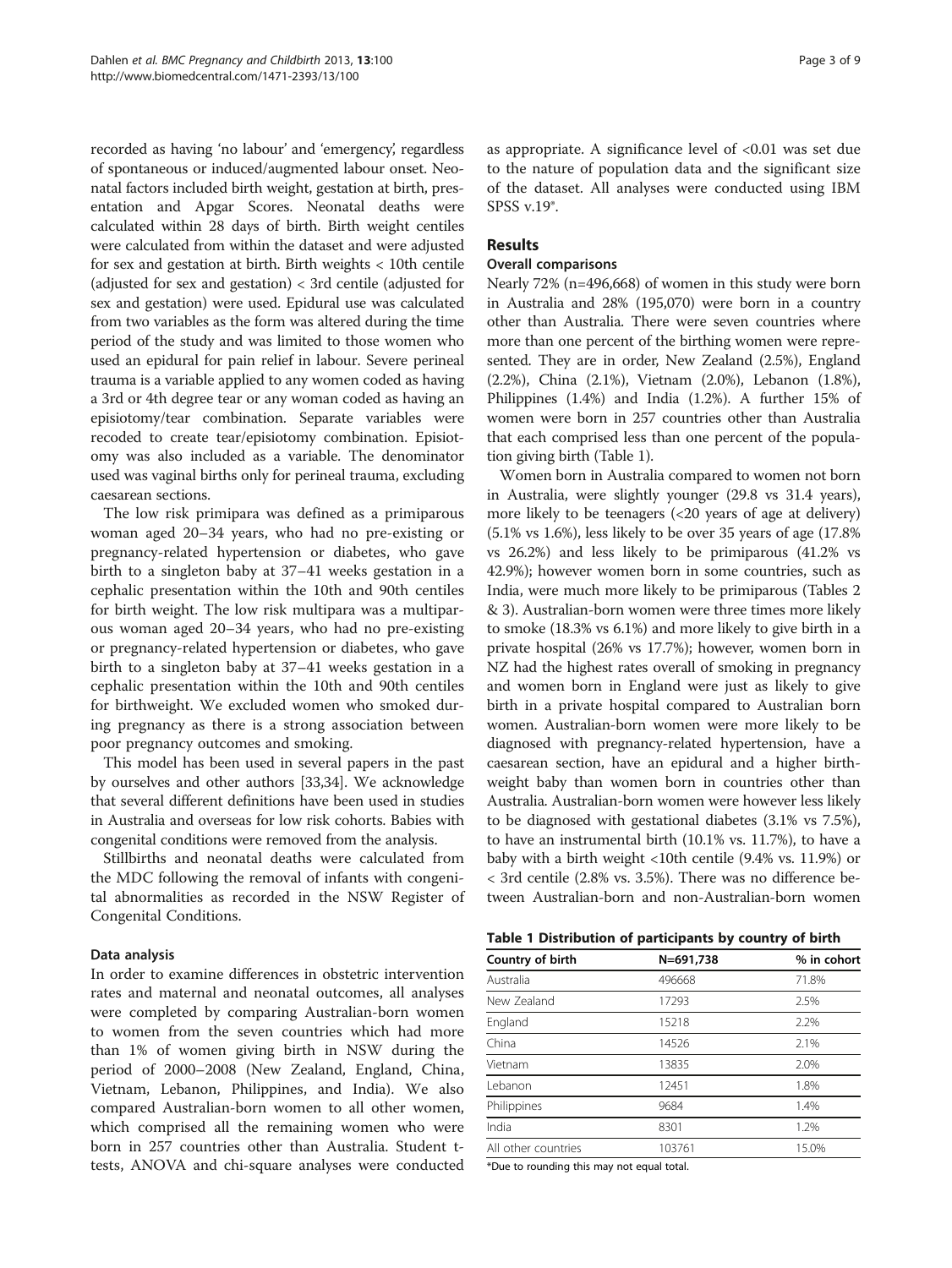<span id="page-3-0"></span>Table 2 Selected demographics, maternal obstetric history and maternal and perinatal outcomes among Australianborn and non-Australian-born women, N=691,738

|                                        | Australian-<br>born | Non-Australian-<br>born | p        |
|----------------------------------------|---------------------|-------------------------|----------|
|                                        | n=496 668           | n=195 070               |          |
| Maternal age (mean SD)                 | 29.8 (5.59)         | 31.4 (5.38)             | < 0.0001 |
| Teenage pregnancy                      | 5.1%                | 1.6%                    | < 0.0001 |
| Pregnancy ≥35 years                    | 17.8%               | 26.2%                   | < 0.0001 |
| Primiparous                            | 41.2%               | 42.9%                   | < 0.0001 |
| Smoking                                | 18.3%               | 6.1%                    | < 0.0001 |
| Birth in private hospital              | 26.0%               | 17.7%                   | < 0.0001 |
| Hypertensive Disease of Pregnancy      | 6.0%                | 4.7%                    | < 0.0001 |
| Gestational Diabetes Mellitus          | 3.1%                | 7.5%                    | < 0.0001 |
| Gestation at delivery (mean SD)        | 39.1 (2.07)         | 39.09 (2.05)            | < 0.001  |
| Spontaneous labour                     | 68.6%               | 75.7%                   | < 0.0001 |
| Pre-term birth (<37 weeks)             | 6.0%                | 5.5%                    | < 0.001  |
| Normal vaginal delivery                | 63.3%               | 63.1%                   | < 0.001  |
| Assisted vaginal delivery              | 10.1%               | 11.7%                   | < 0.0001 |
| Caesarean section (elective)           | 15.2%               | 14.0%                   | < 0.0001 |
| Caesarean section (emergency)          | 11.3%               | 11.7%                   | < 0.0001 |
| Stillbirth Rate/1 000 births           | 5.2/1 000           | 5.3/1 000               | 0.08     |
| Neonatal death Rate/1 000 livebirths   | 1.9/1000            | 2.0/1 000               | 0.23     |
| Epidural usage                         | 27.0%               | 25.2%                   | < 0.0001 |
| No pain relief for labour              | 8.1%                | 8.5%                    | < 0.0001 |
| Episiotomy#                            | 14.3%               | 18.4%                   | < 0.0001 |
| Severe perineal trauma (all women)#    | 1.6%                | 1.5%                    | 0.44     |
| Severe perineal trauma (primips only)# | 1.6%                | 1.6%                    | 0.54     |
| Birth weight (mean SD)                 | 3423 (580.9)        | 3347 (560.6)            | < 0.0001 |
| Birth weight <10th centile             | 9.4%                | 11.9%                   | < 0.0001 |
| Birth weight <3rd centile              | 2.8%                | 3.5%                    | < 0.0001 |
| 5 minute Apgar <7                      | 2.0%                | 2.0%                    | 0.94     |

\*Following removal of those with congenital abnormalities.

#For severe perineal trauma and episiotomy, caesarean sections were removed for analysis.

in severe perineal trauma rates. There are however variations in demographics and obstetric complications and outcomes between some of the individual ethnic groups and Australian born women (Table [3\)](#page-4-0).

When comparing Australian-born women to the seven migrant groups where more than one percent of the birthing women were represented, there were some notable differences in demographics and medical and obstetric risk factors (Table [3\)](#page-4-0). On average, women born in England were the oldest (33.8 years) while those born in Lebanon were the youngest (29.3 years). Indian women were more commonly primiparous (52.9%) and Lebanese women were least likely to be primiparous (27.7%). Women born in China had the lowest rates of smoking (0.5%) and New Zealand-born women had the highest rates of smoking (22.6%) - higher than for Australian born women. Lebanese-born women were the least likely to be a give birth in a private hospital (8.4%) compared to Australian-born women (26.0%). The lowest rates of hypertensive disease of pregnancy was amongst Vietnamese (2.5%) and Chinese women (2.8%), which was half that of Australian-born women (6.0%). Gestational diabetes was highest amongst women born in China (13.8%) and Vietnam (11.4%), around four times the rate seen in Australian-born women (3.1%). Women born in the Philippines had the highest rate of preterm birth (7.1%).

Rates of obstetric intervention also varied between the different migrant groups with women born in Vietnam having the highest rate of spontaneous labour (75.4%); those born in Lebanon had the highest rate of normal vaginal birth (76.8%); those born in India had the highest instrumental birth rate (16.3%), episiotomy (32%) and caesarean section rate (30.7%); and those born in England had the highest epidural rate (34.3%). Indian-born women had babies born with the lowest mean birth weights (3157 gms, SD 537.4), had the highest rate of babies with weights <10th centile (22.2%) and <3rd centile (8.1%). Vietnamese women had the highest number of babies born with Apgars<7 at five minutes (2.3%) and Lebanese born women had the highest rates of stillbirth (7.2/1000).

#### Low risk primiparous and multiparous women

There were similar percentages of Australian and non-Australian-born women represented in the low risk primiparous group (43.2% vs 43.1%) but this was significantly different in the low risk multiparous group (43.7% vs 37.6%). Women born in England represented the lowest percentage mainly due to being on average older. Women born in Vietnam had the highest percentage (52.0%) represented in the low risk primiparous group with women born in Lebanon having the highest percentage (49.0%) represented in the low risk multiparous group.

## Low risk primiparous outcomes

When admission status (private or public hospital), obstetric interventions and outcomes for low risk primiparous women were examined, several differences were noted (Table [4](#page-5-0)). Indian-born women had the lowest spontaneous labour rate (46.4%), lowest normal vaginal birth rate (51.4%), highest instrumental birth rate (26.0%), highest episiotomy rate (40%) and caesarean section rate (22.7%); equal to that of women born in the Philippines. Women born in China also had a high instrumental birth rate (24.6%). While not statistically significant, Indian- born women also had the second highest stillbirth rate (2.6/ 1000) after New Zealand-born women (3.0/1000) and highest perinatal mortality rate (3.6/1000). The only obstetric indicator that Indian-born women demonstrated better outcomes on was severe perineal trauma with the lowest rate recorded in this group (0.9%), although the difference was not statistically significant due to low incidence of this outcome Table [4](#page-5-0).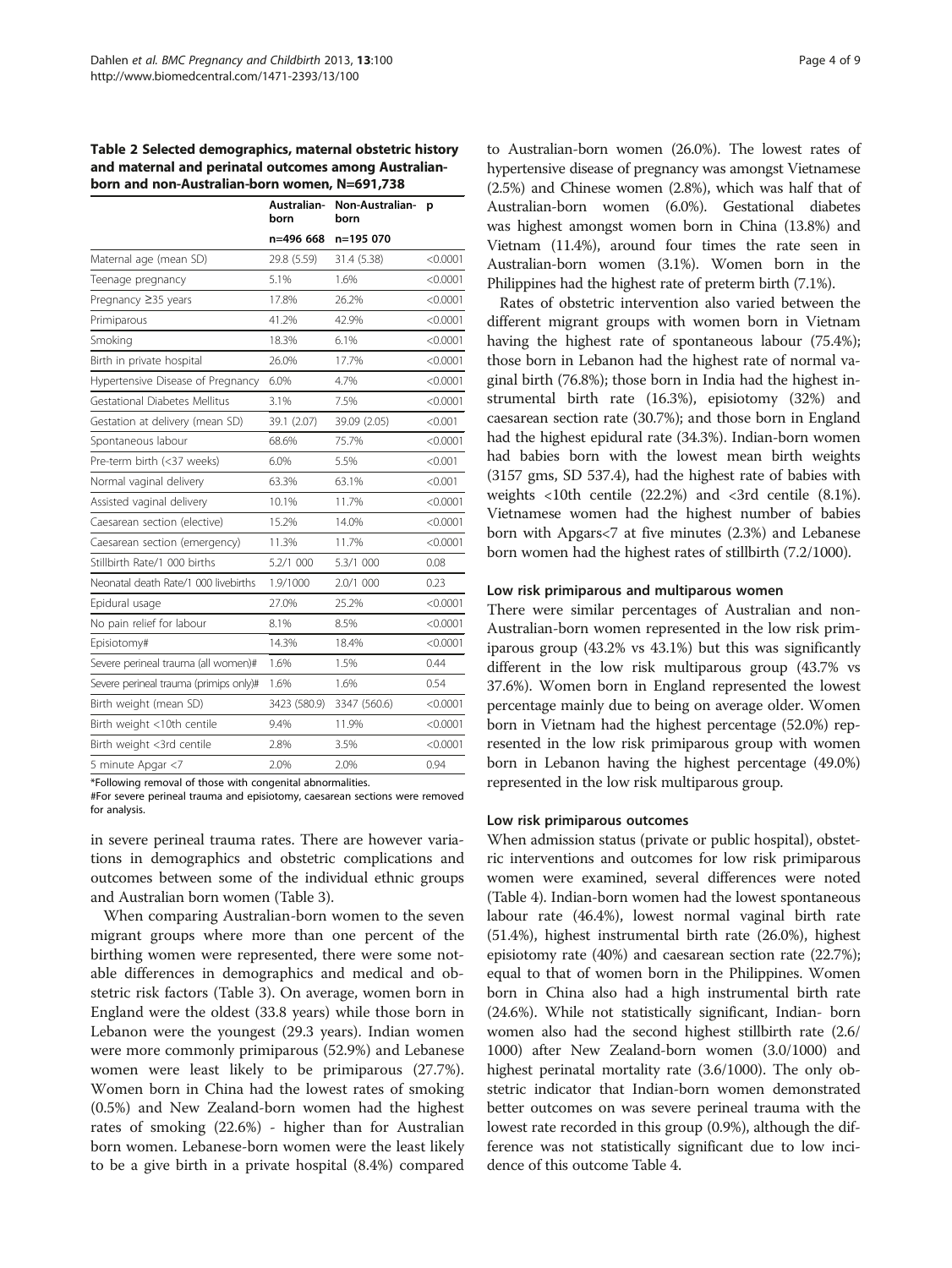|                                                     | Australia<br>n=496 668 |              | New Zealand England |              | China        | Vietnam      | Lebanon      | Philippines India |              | Other       | р |
|-----------------------------------------------------|------------------------|--------------|---------------------|--------------|--------------|--------------|--------------|-------------------|--------------|-------------|---|
|                                                     |                        | n=17 293     | $n=15218$           | $n=14$ 527   | $n=13.835$   | $n=12$ 451   | $n=9684$     | $n = 8,301$       | n=103 761    |             |   |
| Maternal age (mean SD)                              | 29.8 (5.59)            | 30.2 (5.95)  | 33.8 (4.66)         | 32.8 (4.91)  | 30.9 (4.90)  | 29.3 (5.90)  | 31.2 (5.72)  | 30.1 (4.29)       | 31.5 (5.27)  | $< 0.0001*$ |   |
| Teenage pregnancy                                   | 5.1%                   | 2.4%         | 0.3%                | 0.2%         | 0.4%         | 1.5%         | 1.1%         | 0.1%              | 0.5%         | < 0.0001    |   |
| Pregnancy ≥35 years                                 | 17.8%                  | 22.8%        | 42.1%               | 33.8%        | 20.5%        | 18.4%        | 27.1%        | 13.2%             | 26.0%        | < 0.0001    |   |
| Primiparous                                         | 41.2%                  | 39.6%        | 45.6%               | 50.0%        | 43.2%        | 27.7%        | 40.5%        | 52.9%             | 43.3%        | < 0.0001    |   |
| Smoking                                             | 18.3%                  | 22.6%        | 8.3%                | 0.5%         | 1.3%         | 8.6%         | 3.9%         | 1.6%              | 4.8%         | < 0.0001    |   |
| Birth in a private hospital                         | 26.0%                  | 14.0%        | 25.8%               | 13.1%        | 11.5%        | 8.4%         | 12.5%        | 18.5%             | 20.2%        | < 0.0001    |   |
| Hypertensive Disease of Pregnancy                   | 6.0%                   | 6.5%         | 6.3%                | 2.8%         | 2.5%         | 3.1%         | 6.8%         | 4.6%              | 4.8%         | < 0.0001    |   |
| Gestational Diabetes Mellitus                       | 3.1%                   | 3.3%         | 3.6%                | 13.8%        | 11.4%        | 6.4%         | 9.8%         | 9.6%              | 7.0%         | < 0.0001    |   |
| Gestation at delivery (mean SD)                     | 39.1 (2.06)            | 39.2 (2.12)  | 39.2 (1.97)         | 39.1 (1.90)  | 38.9 (2.04)  | 39.2 (2.07)  | 38.7 (2.09)  | 39.0 (2.05)       | 39.1 (2.06)  | $< 0.0001*$ |   |
| Pre-term birth (<37 weeks)                          | 6.0%                   | 6.1%         | 4.8%                | 4.3%         | 6.0%         | 4.8%         | 7.1%         | 5.7%              | 5.5%         | < 0.0001    |   |
| Spontaneous labour                                  | 58.2%                  | 64.8%        | 58.1%               | 66.1%        | 75.4%        | 69.4%        | 69.4%        | 60.7%             | 64.1%        | < 0.0001    |   |
| Normal vaginal delivery                             | 62.9%                  | 67.8%        | 58.7%               | 57.1%        | 69.0%        | 76.8%        | 58.9%        | 52.6%             | 61.9%        | < 0.0001    |   |
| Assisted vaginal delivery                           | 10.1%                  | 8.9%         | 12.4%               | 13.9%        | 11.4%        | 5.9%         | 11.3%        | 16.3%             | 11.1%        | < 0.0001    |   |
| Caesarean section (elective)                        | 15.2%                  | 12.1%        | 16.5%               | 15.7%        | 9.9%         | 10.1%        | 14.6%        | 14.6%             | 14.6%        | < 0.0001    |   |
| Caesarean section (emergency)                       | 11.3%                  | 10.7%        | 12.0%               | 12.9%        | 9.2%         | 6.8%         | 14.7%        | 16.0%             | 11.9%        | < 0.0001    |   |
| Stillbirth/1000 births                              | 5.2/1 000              | 5.6/1 000    | 3.6/1 000           | 4.1/1 000    | 4.3/1 000    | 7.2/1 000    | 5.6/1 000    | 5.9/1 000         | 5.5/1 000    | 0.001       |   |
| Neonatal death/1000 live births                     | 1.9/1 000              | 2.3/1 000    | 1.8/1 000           | 1.6/1 000    | 2.2/1 000    | 2.5/1 000    | 1.7/1 000    | 2.5/1 000         | 1.9/1 000    | 0.57        |   |
| Epidural usage                                      | 27.4%                  | 23.4%        | 34.3%               | 27.7%        | 12.0%        | 13.2%        | 23.6%        | 33.8%             | 28.1%        | < 0.0001    |   |
| No pain relief for labour                           | 8.1%                   | 11.9%        | 6.3%                | 5.2%         | 9.1%         | 13.9%        | 8.1%         | 3.5%              | 8.3%         | < 0.0001    |   |
| Episiotomy                                          | 14.3%                  | 10.6%        | 16.3%               | 23.8%        | 27.7%        | 9.2%         | 19.2%        | 31.5%             | 18.2%        | < 0.0001    |   |
| Severe perineal trauma #                            | 1.6%                   | 1.4%         | 1.8%                | 1.6%         | 1.3%         | 1.4%         | 1.9%         | 1.4%              | 1.6%         | 0.10        |   |
| Severe perineal trauma<br>(primiparous women only)# | 1.6%                   | 1.6%         | 1.9%                | 1.9%         | 1.5%         | 1.2%         | 2.2%         | 1.2%              | 1.5%         | 0.04        |   |
| Birth weight (mean SD)                              | 3423 (580.4)           | 3449 (588.6) | 3451 (547.7)        | 3350 (513.2) | 3196 (502.2) | 3393 (549.4) | 3255 (545.5) | 3157 (537.4)      | 3354 (566.9) | < 0.0001    |   |
| Birth weight <10th centile                          | 9.4%                   | 8.8%         | 8.3%                | 10.4%        | 15.8%        | 10.6%        | 12.9%        | 22.2%             | 11.9%        | < 0.0001    |   |
| Birth weight <3rd centile                           | 2.8%                   | 2.7%         | 2.3%                | 2.6%         | 4.6%         | 2.9%         | 3.5%         | 8.1%              | 3.4%         | < 0.0001    |   |
| 5 minute Apgar <7                                   | 2.0%                   | 2.1%         | 1.8%                | 1.5%         | 2.3%         | 2.1%         | 2.1%         | 2.1%              | 2.0%         | $<$ 0001    |   |

<span id="page-4-0"></span>Table 3 Selected demographics, maternal obstetric history and maternal and perinatal outcomes among Australianborn women and women born in most common migrant groups, N=691,738

\*ANOVA not adjusted for congenital abnormalities.

#For severe perineal trauma and episiotomy caesarean sections were removed for analysis.

Lebanese-born women were least likely to give birth in a private hospital (8.6%), have a caesarean section (9.8%) and have an assisted vaginal delivery (15.0%). These women also had the highest normal vaginal birth rate (75.2%).

Women born in England had the highest rate of epidural usage (42.8%), while Vietnamese women had the highest rate of spontaneous labour (59.3%) and the lowest rate of epidural usage (17.4%).

#### Low risk multiparous outcomes

When we examined admission status and obstetric interventions and outcomes for low risk multiparous women several differences and similarities to the low risk primiparous data were noted (Table [5\)](#page-5-0). Australian-born women continued to have the highest rate of births in a private hospital (20.2%), with Lebanese women having the lowest rate (6.7%). Indian-born women still had the lowest rate of normal vaginal birth (70.8%), the highest rates of assisted vaginal delivery (7.7%), highest

episiotomy rate (18%) and caesarean section (21.4%). Vietnamese-born multiparous women continued to have the highest rate of spontaneous labour (82.0%) and the lowest rate of epidural usage (4.6%). Women born in England had the lowest rate of spontaneous labour (60.8%) and the highest rate of epidural usage (20.9%) (Table [5\)](#page-5-0).

#### **Discussion**

How country of birth may impact on childbearing women has been the subject of several international and national studies. In this study we examined eight years of all singleton births in NSW and using a established low risk primiparous and multiparous criteria to identify a low risk cohort [\[33,35\]](#page-8-0), were able to show some significant disparities that deserve discussion and ongoing investigation.

Low risk Indian-born women appear to have the highest rates of obstetric intervention during birth even when they are identified as low risk. The rate of babies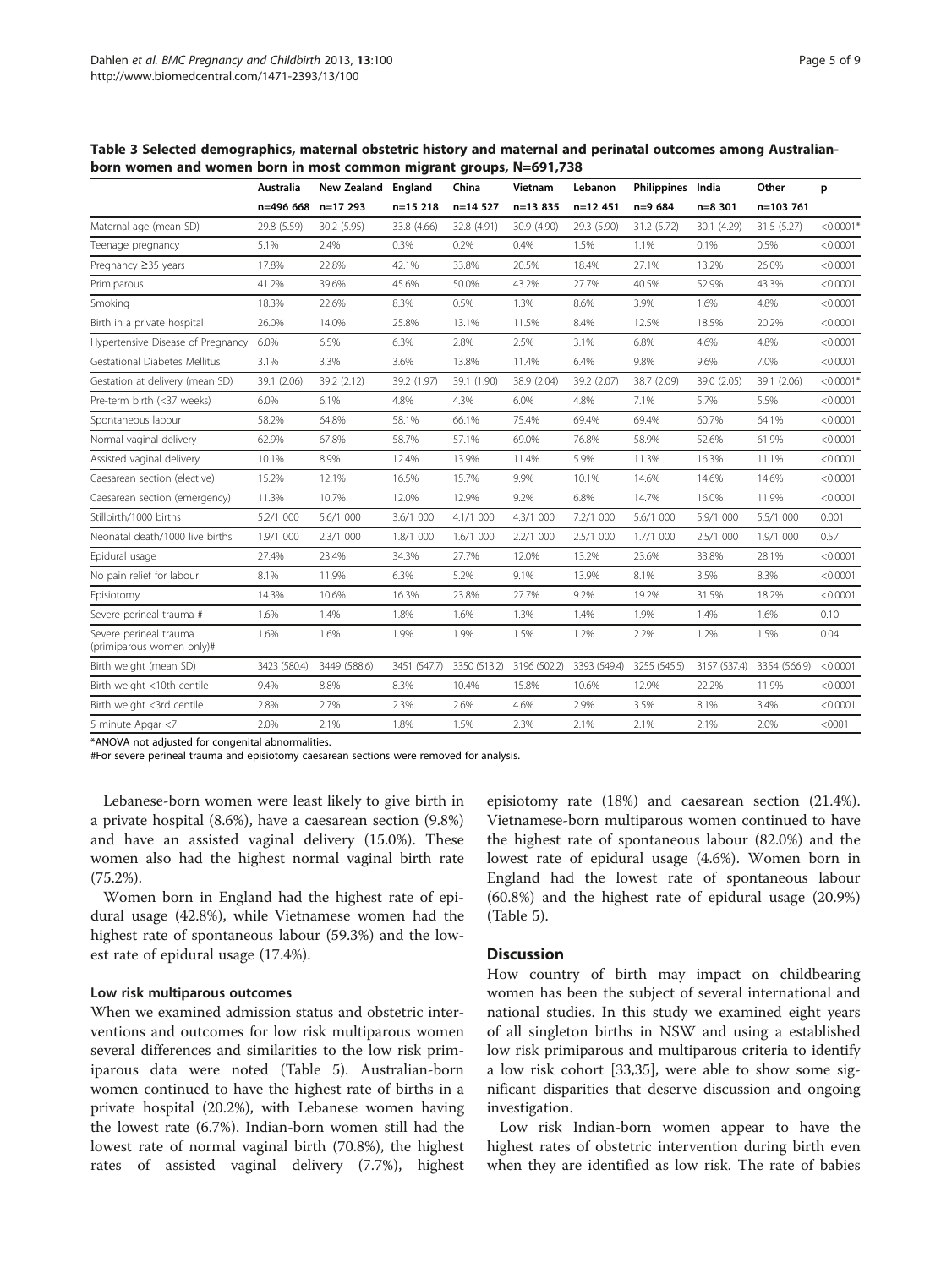|                                      | Australia | New Zealand | England   | China    | Vietnam   | Lebanon   | <b>Philippines</b> | India    | Other      | P        |
|--------------------------------------|-----------|-------------|-----------|----------|-----------|-----------|--------------------|----------|------------|----------|
|                                      | n=88 437  | $n=2663$    | $n=2$ 361 | n=2 915  | $n=3$ 123 | $n=1$ 727 | $n=1689$           | $n=1959$ | $n=19.557$ |          |
| Birth in a private hospital          | 27.4%     | 14.4%       | 21.1%     | 10.7%    | 10.1%     | 8.9%      | 12.1%              | 16.1%    | 19.2%      | < 0.0001 |
| Spontaneous labour                   | 52.1%     | 57.8%       | 55.1%     | 54.2%    | 59.3%     | 59.2%     | 58.3%              | 46.4%    | 53.8%      | < 0.0001 |
| Normal vaginal delivery              | 58.4%     | 64.5%       | 57.7%     | 56.6%    | 65.2%     | 75.2%     | 56.7%              | 51.4%    | 59.5%      | < 0.0001 |
| Assisted vaginal delivery            | 20.8%     | 18.5%       | 21.6%     | 24.6%    | 21.5%     | 15.0%     | 20.6%              | 26.0%    | 21.2%      | < 0.0001 |
| Caesarean section (elective)         | 4.6%      | 3.0%        | 4.2%      | 3.6%     | 2.4%      | 1.4%      | 3.7%               | 3.8%     | 4.5%       | < 0.0001 |
| Caesarean section (emergency)        | 16.0%     | 13.9%       | 16.4%     | 15.1%    | 10.9%     | 8.4%      | 19.0%              | 18.9%    | 14.8%      | < 0.0001 |
| Stillbirth per 1000 births*          | 1.7/1000  | 3.0/1000    | 2.1/1000  | 1.4/1000 | 1.0/1000  | 2.3/1000  | 1.2/1000           | 2.6/1000 | 1.5/1000   | 0.59     |
| Neonatal death per 1000 live births* | 0.3/1000  | 0.0/1000    | 0.4/1000  | 0.7/1000 | 0.3/1000  | 1.2/1000  | 0.6/1000           | 1.0/1000 | 0.3/1000   | 0.56     |
| 5 minute Apgar <7                    | 1.5%      | 1.3%        | 1.6%      | 0.9%     | 1.8%      | 1.6%      | 1.1%               | 1.5%     | 1.4%       | 0.21     |
| Epidural usage                       | 38.2%     | 33.5%       | 42.8%     | 35.8%    | 17.4%     | 22.1%     | 34.6%              | 41.2%    | 37.7%      | < 0.0001 |
| No pain relief for labour            | 4.4%      | 6.2%        | 4.4%      | 2.6%     | 3.1%      | 5.5%      | 3.8%               | 1.9%     | 3.9%       | < 0.0001 |
| Episiotomy#                          | 24.9%     | 18.8%       | 22.7%     | 31.0%    | 41.8%     | 22.5%     | 29.8%              | 39.7%    | 29.1%      | < 0.0001 |
| Severe perineal trauma)#             | 1.6       | 1.5         | 1.8       | 1.8      | 1.3%      | 1.1%      | 1.7%               | 0.9%     | 1.5%       | 0.34     |

<span id="page-5-0"></span>Table 4 Birth in a private hospital and obstetric outcomes for low risk primiparous Australian-born and migrant women, N=124,431

\*Following removal of those with congenital abnormalities.

#For severe perineal trauma and episiotomy caesarean sections were removed for analysis.

born with birth weights <10th centile in this group is also extremely high at 22.2%, more than twice the rate for Australian-born women (9.4%). The perinatal mortality rate for babies born to low risk Indian-born primiparous women was the highest of any group examined, though this was not statistically significant. Lebanese women also experienced similar perinatal death rates to Indian women and overall had the highest stillbirth rate. It is interesting to note that while not statistically significant the highest perinatal death rates occurred in populations with the highest obstetric intervention rates (Indian born women) and lowest obstetric intervention rates (Lebanese born women), challenging recent obstetric arguments that high rates of obstetric intervention improve perinatal outcomes [[36\]](#page-8-0).

It is possible that intrauterine growth varies with different ethnic backgrounds. For example, Wen et al. (1995) reported more rapid fetal growth early on in the third trimester and slower growth near or after term amongst women born in China compared to European women [[29,37\]](#page-8-0).

Studies have indicated that sociodemographic factors such as income may have an influence on birth weight [[13](#page-7-0)] and these factors affect migrants to a greater extent. Shorter height, being underweight and smoking during pregnancy have higher prevalence in lower income groups

Table 5 Birth in a private hospital and obstetric outcomes for low risk multiparous Australian-born and migrant women, N=169,409

|                                 | Australia   | New Zealand | England   | China    | Vietnam   | Lebanon  | <b>Philippines</b> | India     | Other       | p        |
|---------------------------------|-------------|-------------|-----------|----------|-----------|----------|--------------------|-----------|-------------|----------|
|                                 | $n=127$ 528 | $n=4388$    | $n=2$ 162 | $n=2098$ | $n=3$ 341 | $n=4525$ | $n=2076$           | $n=1,468$ | $n=21823$   |          |
| Birth in a private hospital     | 20.2%       | 7.1%        | 18.7%     | 8.2%     | 7.5%      | 6.7%     | 7.9%               | 12.9%     | 13.3%       | < 0.0001 |
| Spontaneous labour              | 61.4%       | 71.1%       | 60.8%     | 74.7%    | 82.0%     | 73.0%    | 76.9%              | 64.4%     | 83.6%       | < 0.0001 |
| Normal vaginal delivery         | 77.7%       | 83.2%       | 77.1%     | 79.9%    | 86.6%     | 88.5%    | 77.8%              | 70.8%     | 76.9%       | < 0.0001 |
| Assisted vaginal delivery       | 3.8%        | 2.6%        | 3.9%      | 3.4%     | 3.9%      | 2.2%     | 4.5%               | 7.7%      | 3.8%        | < 0.0001 |
| Caesarean section (elective)    | 13.9%       | 9.7%        | 14.8%     | 11.7%    | 6.4%      | 6.5%     | 11.2%              | 15.2%     | 11.2%       | < 0.0001 |
| Caesarean section (emergency)   | 4.6%        | 4.5%        | 4.2%      | 5.0%     | 3.1%      | 2.8%     | 6.5%               | 6.2%      | 5.0%        | < 0.001  |
| Stillbirth/1000 births*         | 1.2/1000    | 1.1/1000    | 0.5/1000  | 1.4/1000 | 1.5/1000  | 2.2/1000 | 0.5/1000           | 2.0/1000  | 1.6/1 000   | 0.38     |
| Neonatal death/1000 livebirths* | 0.2/1000    | 0.0/1000    | 0.0/1000  | 0.5/1000 | 0.6/1000  | 0.7/1000 | 0.0/1000           | 0.0/1000  | $0.3/1$ 000 | 0.43     |
| 5 minute Apgar <7               | 0.9%        | 0.7%        | 0.9%      | 0.6%     | 0.8%      | 0.8%     | 0.6%               | 0.8%      | 0.9%        | 0.70     |
| Epidural usage                  | 16.9%       | 12.5%       | 20.9%     | 12.0%    | 4.6%      | 7.7%     | 12.9%              | 18.9%     | 15.8%       | < 0.0001 |
| No pain relief for labour       | 17.0%       | 25.1%       | 13.4%     | 14.1%    | 19.1%     | 23.6%    | 19.2%              | 10.5%     | 18.9%       | < 0.0001 |
| Episiotomy #                    | 6.6%        | 3.6%        | 8.6%      | 11.7%    | 15.3%     | 3.8%     | 9.0%               | 17.5%     | 8.4%        | < 0.0001 |
| Severe perineal trauma#         | 1.5%        | 1.4%        | 1.6%      | 1.5%     | 1.2%      | 1.4%     | 1.9%               | 1.1%      | 1.4%        | 0.70     |

\*Following removal of those with congenital abnormalities.

#For severe perineal trauma and episiotomy, caesarean sections were removed for analysis.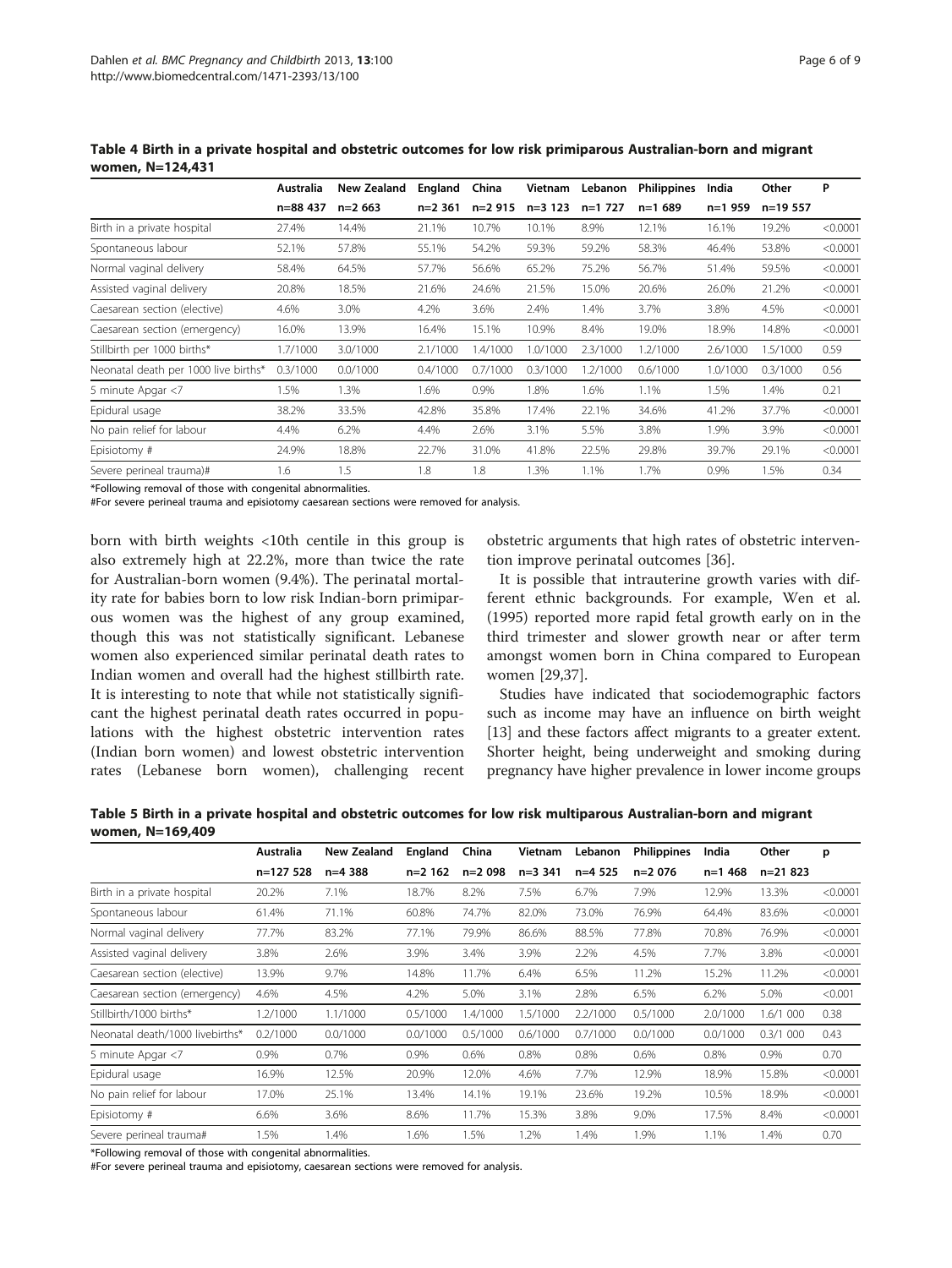[[13](#page-7-0)]. Hayward et al. (2012) suggest height may indicate trans-generational aetiology for socioeconomic birth weight inequalities and/or that adult height influences social mobility. Adult height changes over generations and hence can be an indicator of multigenerational histories of conditions that facilitate growth [[38](#page-8-0)]. However, misclassifying healthy but constitutionally small babies, may lead to unnecessary monitoring and interventions [\[29\]](#page-8-0). It is unclear whether small babies, for example, born to women with shorter height, are at increased risk of adverse outcomes and what could be done about it [[13](#page-7-0)]. While we did not have access to data on height it is known that women born in India are of shorter stature than those born in Australia and this may be associated with the high rates of babies with birth weights <10th and <3rd centile identified in this group. A recent randomised controlled trial of caseload midwifery (one lead midwife providing antenatal, intrapartum and postnatal care) compared to standard models of care (involving many different caregivers) showed a halving in the incidence of low birth weight babies when women had continuity of care, along with substantial reductions in interventions, including a 22% reduction in the caesarean section rate [[39](#page-8-0)]. There is potential for future studies to examine the impact of continuity of midwifery care on specific migrant groups such as women born in India, which to date has not been done.

The higher rate of stillbirth amongst Lebanese-born women needs to be explored further and may be linked to a higher rate of consanguinity. While we were able to control for congenital abnormalities there are certain cultural and religious beliefs that lead to low autopsy rates and hence identification of congenital abnormalities in some migrant groups.

Studies undertaken in Lebanon have found rates of consanguinity around 35.5%, of which 31.6% were first cousins [[40](#page-8-0)] and this rate is higher in Muslim communities and where education level is low [\[40\]](#page-8-0). In some Middle Eastern populations this practice has been reported as high as 50% [[41](#page-8-0)]. A study undertaken in Australia examining referrals to a genetic counseling clinic in a NSW hospital found a strong influence of consanguinity amongst Middle Eastern populations on autosomal recessive genetic diseases [\[42](#page-8-0)]. A study undertaken in the 1980s in NSW showed a prevalence of congenital abnormalities, perinatal mortality and morbidity of almost three times higher amongst children born to Lebanese born women [\[43\]](#page-8-0) and that 35.8% of marriages in the community were consanguineous [\[44\]](#page-8-0), similar to the rate found by Barbour and Salameh in Lebanon in 2009. What the rate of consanguinous marriages is today in Australia is however unknown.

The rates of smoking varied between the different groups. Australian-born women had a much higher rate (18.3%) than non-Australian-born women (6.1%). However, the New Zealand-born women had the highest rate of all the groups (22.6%) and Vietnamese women had the lowest rates (0.5%). In the low risk primiparous group women who smoked had been excluded yet the New Zealand-born women had the highest stillbirth rate (3.0/1000), though this was not statistically significant. While we were unable to determine what proportion of these women were Maori or Pacific Islander, the rate of stillbirth in these populations is higher than for other women in New Zealand [[45\]](#page-8-0).

The high incidence of gestational diabetes, particularly amongst Chinese-born and Vietnamese born women, is supported by other studies [[46\]](#page-8-0). Gestational diabetes carries risk such as higher fetal weight and birth complications for the baby [[47](#page-8-0)] and an increased risk of the woman developing Type-2 diabetes [[48\]](#page-8-0).

There were significant differences between groups for the rates of teenage pregnancies, with the highest rate being in the Australian-born group (5.1%) and lowest rate amongst Indian-born women (0.1%). Non-Australian-born women were much more likely to be over 35 years of age (26.2%) compared to Australian-born women (17.8%), though women born in India had the lowest rate (13.2%). With low rates of smoking, teenage pregnancy and older age, this makes the finding of high rates of babies with birth weights <3rd and <10th centile even more curious in this population.

There were also significant differences in numbers of women giving birth in a private hospital under the care of a private obstetrician. Overall, Australian-born women were significantly more likely to give birth in a private hospital compared to non-Australian-born women (26% vs 17.7%). A previous study demonstrated high rates of obstetric intervention in women who gave birth in private hospitals compared to public hospitals [\[33\]](#page-8-0). While private insurance coverage is an indicator of social advantage and all the perinatal benefits that come from this, we found equal or better outcomes amongst some of the population groups with low levels of birth in private hospitals, showing this is a complex area requiring further research.

There are significant advantages of using populationbased datasets such as the MDC, including the size of the dataset, the guaranteed accuracy of a validated dataset [\[49,50\]](#page-8-0) and the anonymous nature of the results therein.

The limitations are the limited number of variables that are included and the scarcity of specific information on potential confounders. We also cannot be sure that women's country of birth always relates to their ethnicity. There are many variables not available in routinely collected data that impact on outcomes for migrant women and their babies. These include, but are not limited to, English language fluency, migration from an English speaking country, length of residence, refugee background and factors associated with care such as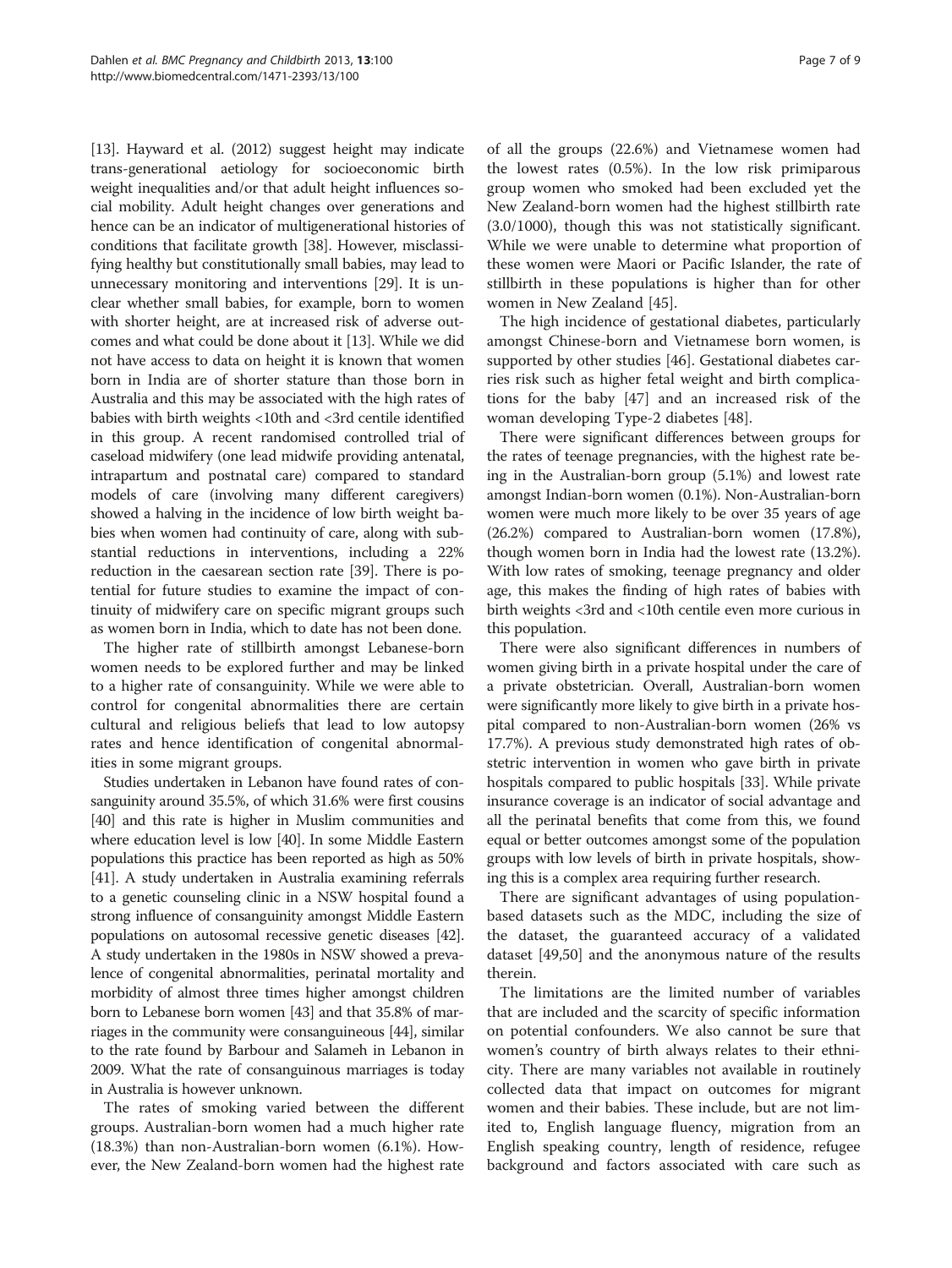<span id="page-7-0"></span>discrimination and culturally insensitive care [\[51\]](#page-8-0). We were unable to control for socio economic status and this could influence results, as low socioeconomic status has been identified as more common in migrant families [[51\]](#page-8-0). We were also unable to control for refugee and asylum seeker status and these women in particular are at increased risk of poorer outcomes due to a history of gender based violence and poor nutrition [[52\]](#page-8-0). Likewise we could not tell how long the women had been in Australia and there is some evidence of the healthy migrant effect where newly arrived individuals show better health outcomes initially but these worsen over time [[53\]](#page-8-0). Lack of migrant relevant data for assessing maternal and perinatal outcomes continues to limit more in-depth understandings in Australia and many other countries pursing this important research agenda [\[51](#page-8-0)].

# Conclusion

The results of this study suggest there are significant differences in risk profiles, rates of obstetric interventions and maternal and neonatal outcomes between Australianborn and women born overseas and these differences are seen overall and in low risk populations. With Indianborn women now the leading migrant group coming into Australia and having the lowest normal birth rate, along with high rates of babies with birth weights <10th and <3rd centile, attention needs to be focused on identifying effective models of care that might improve these outcomes for this population.

#### Competing interests

The authors declare that they have no competing interests.

#### Authors' contributions

HD designed the study, worked on analysis, and wrote the paper. VS helped design the study and assisted with writing of the paper. CLD assisted with advice interpreting results and writing of the paper. CT helped design the study, led the analysis and also assisted with writing the paper, in particular the method. All authors read and approved the final manuscript.

#### Acknowledgements

Thanks to EXPO, University of Western Sydney, for funding this study.

#### Funding

\$10,000 was contributed by EXPO, University of Western Sydney for obtaining the data for this study.

#### Author details

<sup>1</sup>School of Nursing and Midwifery, University of Western Sydney, Locked Bag 1797, Penrith South DC, NSW, 2751, Australia. <sup>2</sup>Department of Psychiatry; Canada Research Chair in Perinatal Community Health; Shirley Brown Chair in Women's Mental Health Research, Women's College Research Institute, University of Toronto Lawrence S. Bloomberg Faculty of Nursing, 155 College St, Toronto, ON M5T 1P8, Canada.

#### Received: 19 November 2012 Accepted: 30 April 2013 Published: 1 May 2013

#### References

1. Australian Government: In The people of Australia: Australia's multicultural policy. Edited by Citizenship Dola. Canberra: Australian Government; 2011.

- 2. Duttagupta I: With Australian govt's incentives, Indian immigrants are moving to regional & rural centers in the country, The Economic Times vol. [http://](http://articles.economictimes.indiatimes.com/2012-07-29/news/32907686_1_source-of-permanent-migrants-permanent-migration-programme-immigration-and-citizenship) [articles.economictimes.indiatimes.com/2012-07-29/news/](http://articles.economictimes.indiatimes.com/2012-07-29/news/32907686_1_source-of-permanent-migrants-permanent-migration-programme-immigration-and-citizenship) [32907686\\_1\\_source-of-permanent-migrants-permanent-migration](http://articles.economictimes.indiatimes.com/2012-07-29/news/32907686_1_source-of-permanent-migrants-permanent-migration-programme-immigration-and-citizenship)[programme-immigration-and-citizenship](http://articles.economictimes.indiatimes.com/2012-07-29/news/32907686_1_source-of-permanent-migrants-permanent-migration-programme-immigration-and-citizenship); July 29th 2012.
- 3. Malin M, Gissler M: Maternal care and birth outcomes among ethnic minority women in Finland. BMC Publ Health 2009, 9(84). doi[:10.1186/](http://dx.doi.org/10.1186/1471-2458-1189-1184) [1471-2458-1189-1184.](http://dx.doi.org/10.1186/1471-2458-1189-1184)
- 4. Waterstone M, Bewley S, Wolfe C: Incidents and predictors of severe obstetric morbidity: case–control study. BMJ 2001, 322(5 May):1089–1094.
- 5. Stirbu I, Kunst A, Bos V, Mackenbach J: Differences in avoidable mortality between migrants and the native Dutch in the Netherlands. BMC Publ Health 2006, 6:78.
- 6. Taylor F, Ko R, Pan M: Prenatal and reproductive health care. In Immigrant women's health Problems and solutions. edn. Edited by Kramer A. San Francisco: Jossey-Bass Publishers; 1999.
- 7. Lalchandani S, MacQuillan K, Sheil O: Obstetric profiles and pregnancy outcomes of immigrant women with refugee status. Irish Medical Journal 2001, 94(3):79–80.
- 8. Essén B, Johnsdotter S, Hovelius B, Gudmundsson S, Sjöberg NO, Friedman J, Ostergren PO: Qualitative study of pregnancy and childbirth experiences in Somalian women residents in Swe- den. British Journal of Obstetrics and Gynecology 2000, 107(1507–12).
- 9. Vangen S, Stoltenberg C, Krondal A, Magnus P, Stray-Pedersen B: Cesarean section among immigrant in Norway. Acta Obstetetrica Gynecologica Scandinavia 1999, 79:553–558.
- 10. Gissler M, Alexander S, Macfarlane A, Small R, Stray-Pedersen B, Zeit- lin J, Zimbeck M, Gagnon AftRcROaMAIRC: Stillbirths and infant deaths among migrants in industrialised countries. Acta Obstetr Gynaecol Scand 2009, 88:134–148.
- 11. Troe E, Bos V, Deerenberg I, Mackenbach J, Joung I: Ethnic differences in total and cause-specific infant mortality in The Netherlands. 2006, 20:140–7. Paediatric Perinat Epidemio 2006, 20:140–147.
- 12. Richardus J, Graafmans W, Verloove-Vanhorick S, Mackenbach JEIAP: EuroNatal Working Group: Differences in perinatal mortality and suboptimal care between 10 European regions: results of an international audit. BJOG 2003, 110:97–105.
- 13. Hayward I, Malcoe LH, Cleathero LA, Janssen PA, Lanphear BP, Haynes MV, Mattman A, Pampalon R, Venners SA: Investigating maternal risk factors as potential targets of intervention to reduce socioeconomic inequality in small for gestational age: a population-based study. BMC Publ Health 2012, 12(333). [http://www.biomedcentral.com/1471-2458/12/333.](http://www.biomedcentral.com/1471-2458/12/333)
- 14. Agyemang C, Vrijkotte T, Droomers M, van der Wal M, Bonsel G, Stronks K: The effect of neighbourhood income and deprivation on pregnancy outcomes in Amsterdam, The Netherlands. J Epidemiol Community Health 2009, 63:755–760.
- 15. Luo Z, Kierans WJ, Wilkins R, Liston RM, Mohamed JMSK: Disparities in birth outcomes by neighbourhood income: temporal trends in rural and urban areas, British Columbia. Epidemiology 2004, 15(6):679–686.
- 16. Gillman M, Rich-Edwards J: The fetal origins of adult disease: from sceptic to convert. Paediatr Perinat Epidemiol 2000, 14:192-193.
- 17. Indredavik M, Vik T, Heyerdahl S, Kulseng S, Fayers P, Brubakk AM: Psychiatric symptoms and disorders in adolescents with low birthweight. Child Care Health Dev 2005, 31(1):121–125.
- 18. Merry L, Small R, Blondel B, Gagnon AJ: International migration and caesarean birth: a systematic review and meta-analysis. BMC Pregnancy and Childbirth 2013, (27): . http://www.biomedcentral.com/1471-2393/13/27.
- 19. Merten S, Wyss C, Ackermann-Liebrich U: Caesarean sections and breastfeeding initiation among migrants in Switzerland. Int J Public Health 2007, 52:210–222.
- 20. Ell K, Castaneda I: Health seeking behaviour, Handbook of immigrant health. edn. New York: Plenum; 1998:125–143.
- 21. Blais R, Maiga A: Do ethnic groups use health services like the majority of the population? A study from Québec, Canada. Social Science and Medicine 1999, 48:1237–1245.
- 22. Morris S, Sutton MHG: Inequity and inequality in the use of health care in England: an empirical investigation. Social Science and Medicine 2005, 60:1251–1266.
- 23. Adamson J, Ben-Shlomo Y, Chaturvedi NJD: Ethnicity, socio-economic position and gender – do they affect reported health-care seeking behaviour? Social Science & Medi- cine 2003, 57:895–904. Social Science and Medicine 2003, 57:895–904.